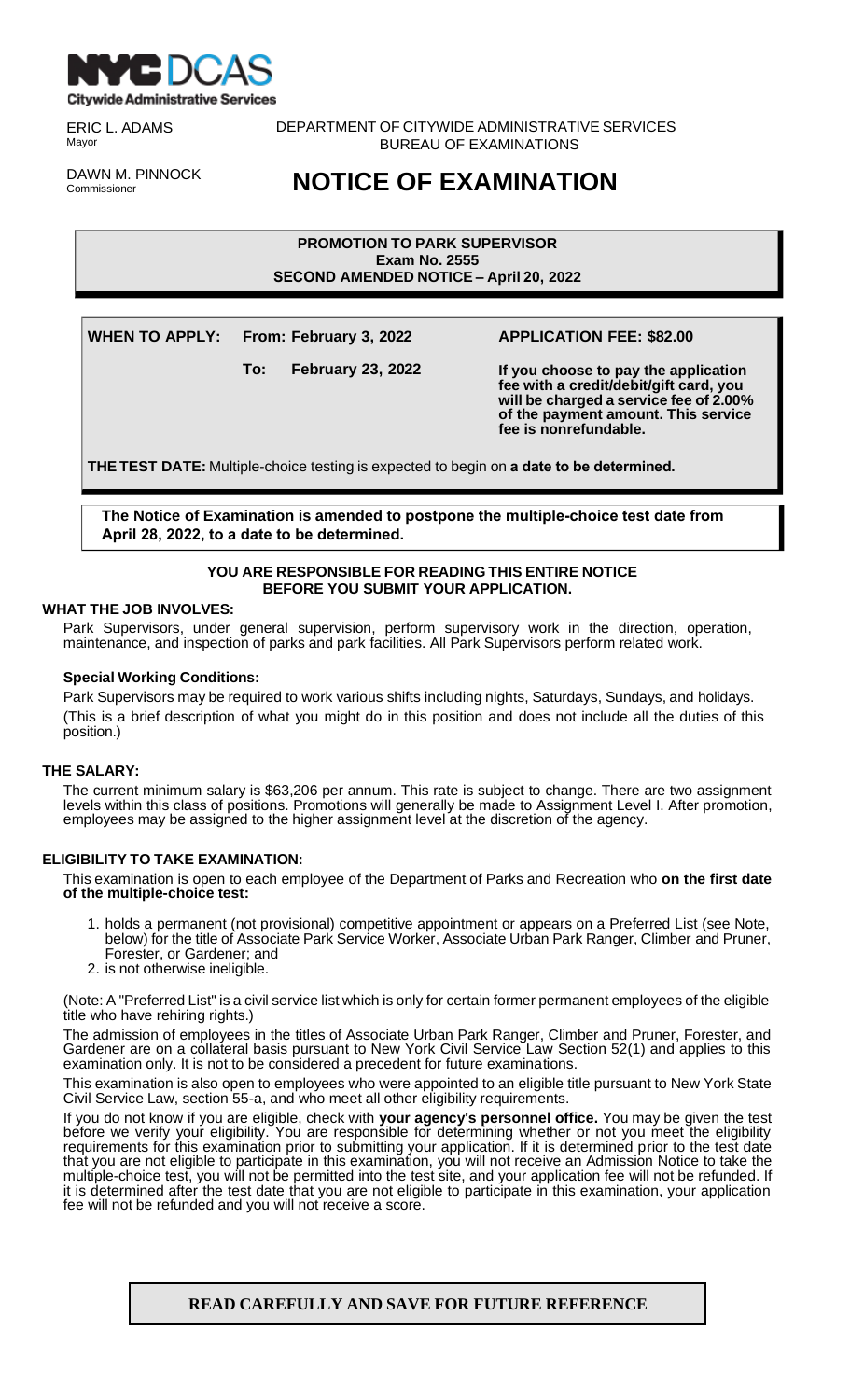#### **ELIGIBILITY TO BE PROMOTED:**

In order to be eligible for promotion, you must have completed your probationary period in an eligible title as indicated in the above "Eligibility To Take Examination" section, and you must be permanently employed in the eligible title or your name must appear on a Preferred List for the eligible title at the time of promotion. Additionally, you must have served permanently in the eligible title for at least one year.

### **REQUIREMENT(S) TO BE PROMOTED:**

**Driver License Requirement:** At the time of appointment, eligibles must possess a motor vehicle driver license valid in the State of New York, and a Class B Commercial Driver License valid in the State of New York within one year of being appointed to this position. Serious moving violations, license suspension or accident record may disqualify you. This Class B Commercial Driver License must be maintained for the duration of your employment. Such license must not include any restrictions that would preclude the performance of Park Supervisor work.

**Drug/Alcohol Screening Requirement:** You must pass a drug/alcohol screening in order to be promoted. If promoted, you will be subject to random drug and alcohol testing for the duration of your employment.

#### **HOW TO APPLY:**

If you believe you are eligible to take this examination, apply using the Online Application System (OASys) at *[www.nyc.gov/examsforjobs](http://www.nyc.gov/examsforjobs)*. Follow the onscreen application instructions for electronically submitting your application and payment and completing any required information. A unique and valid email address is required to apply online. Several internet service providers, including but not limited to Google, Yahoo!, AOL, Outlook.com, and Mail.com offer free email addresses. **All new OASys accounts require verification before a candidate can apply to ensure the accuracy of candidate information. Verification is instantaneous for most accounts and you will receive a confirmation email with instructions to activate your account. For any account creation issues, you will receive onscreen prompts to contact DCAS. This review may require up to two (2) business days to be reviewed and resolved. Please keep this information and the application period deadline in mind when creating your account.**

The following methods of payment are acceptable: major credit card, bank card associated with a bank account, or a prepaid debit card with a credit card logo which you may purchase online or at various retail outlets. If you are receiving or participating in certain forms of public assistance/benefits/programs, or are a veteran, you may qualify to have the application fee waived. For more information on eligibility for a fee waiver and documentation requirements visit the Fee Waiver FAQ on the Online Application System

at: *https://a856-exams.nyc.gov/OASysWeb/Home/Faq* **Effective January 2020, the Online Application System is no longer supported on Windows 7 or earlier versions of Windows operating systems.**

You may come to the DCAS Computer-based Testing & Applications Centers to apply for this examination online. However, you must schedule a customer service appointment prior to your visit. Due to the COVID-19 pandemic, DCAS no longer permits walk-ins at DCAS sites.

**Manhattan**<br> **Reference 2 Lafayette Street**<br> **Brooklyn**<br> **Brooklyn**<br> **Brooklyn**<br> **Brooklyn**<br> **Brooklyn**<br> **Brooklyn**<br> **Brooklyn**<br> **Street**<br> **Brooklyn**<br> **Brooklyn**<br> **Brooklyn**<br> **Brooklyn**<br> **Brooklyn**<br> **Brooklyn** Brooklyn, NY 11201

210 Joralemon Street 118-35 Queens Boulevard 17th Floor 4th Floor 5th Floor

#### **Staten Island Bronx**

135 Canal Street 1932 Arthur Avenue 3rd Floor 2nd Floor<br>
2nd Floor 2nd Floor<br>
2nd Floor, NY 10457 Staten Island, NY 10304

#### **The DCAS Computer-based Testing and Applications Centers will be closed on Saturday, February 19, 2022, and Monday, February 21, 2022.**

To schedule a customer service appointment through OASys for an exam-related or eligible list-related inquiry, find **Exam #1889**, click **Apply**, and follow the instructions provided to reserve your appointment location, date, and time.

You must complete the entire application by midnight, Eastern Time, of the last day of the application period. If you have questions about applying for this examination, you may contact DCAS at *[OASys@dcas.nyc.gov](mailto:OASys@dcas.nyc.gov)*.

#### **Special Circumstances Guide:**

This guide is located on the DCAS website

at *https://www1.nyc.gov/assets/dcas/downloads/pdf/employment/pdf\_c\_special\_circumstances\_guide.pdf* and available at the DCAS Computer-based Testing & Applications Centers. This guide gives important information about requesting an alternate test date because of religious observance or a special test accommodation for disability, claiming Veterans' or Legacy credit, and notifying DCAS of a change in your mailing address. Follow all instructions on the Special Circumstances Guide that pertain to you when you complete your "Application for Examination."

#### **REQUIRED INFORMATION:**

**Application for Examination:** Follow the online instructions, including those relating to the payment of fee and, if applicable, those found in the Special Circumstances Guide.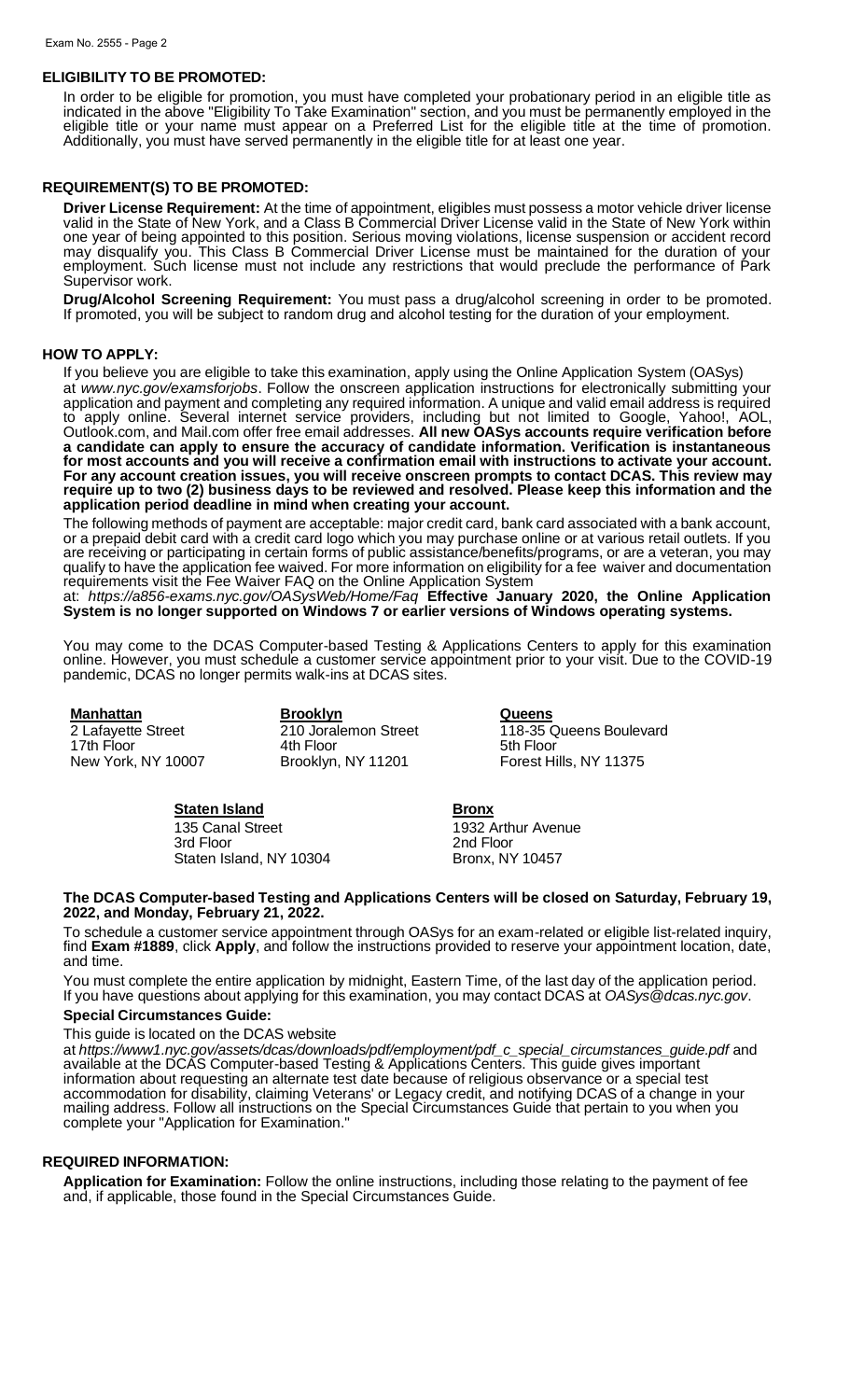#### **THE TEST:**

The multiple-choice test will be given at a computer terminal. A score of at least 70% is required to pass this test. Your score on this test will determine 85% of your final score. Your seniority will determine the remaining 15%. You must pass the multiple-choice test to have your seniority credited. Your seniority score will be 70 plus 1/2 point for each three months of completed, permanent, continuous service with an agency under the jurisdiction of the Commissioner, Department of Citywide Administrative Services in competitive class titles. Your service will be credited through the date of the test, up to a maximum of 15 years. Time served prior to a break in service of more than one year will not be credited.

The multiple-choice test is designed to assess the extent to which candidates have certain knowledge and abilities determined to be important to the performance of the tasks of a Park Supervisor.

Task areas to be tested are as follows: instruction and training of staff; maintenance and operation of Parks facilities; monitoring and inspecting Parks facilities and equipment; communication with departmental personnel, the community, and the public; and administrative work including report writing and record keeping.

The test may include questions on knowledge of Microsoft Office programs; knowledge of health and safety, safe work practices, departmental rules and regulations including field operations and the Parks Inspection Program; vehicle operations; identification and use of tools and equipment,personnel rules and regulations, including disciplinary procedures, Time and Leave policy, Standards of Conduct, standards of proper employee ethical conduct, including the provisions of Mayor's Executive Order No. 16 of 1978 as amended; and other related areas.

The test may also include questions requiring the use of any of the following abilities**:** 

**Attention to Detail:** Being careful about detail and thorough in completing work tasks. Example: A Park Supervisor may use this ability when reviewing forms, reports, and logs to determine completeness and accuracy.

**Conflict Resolution:** Negotiation with others to resolve grievances or conflicts and handle complaints by developing a constructive solution. Example: A Park Supervisor may use this ability when resolving a dispute between staff members.

**Monitoring**: Monitoring/assessing the performance of oneself, other individuals, or organizations to make improvements or take corrective action, overseeing the quality of performance. Example: A Park Supervisor may use this ability when conducting performance evaluations.

**Teamwork:** Developing mutual trust and cooperation while working together toward the accomplishment of a common goal or outcome. Example: A Park Supervisor may use this ability when working with other crew members on setting up a ballfield

**Written Expression:** Appropriately communicating information and ideas in written words and sentences so the intended audience will understand. Example: A Park Supervisor may use this ability when writing reports.

Certain questions may need to be answered based on documents or other information supplied to the candidates on the date of the multiple-choice exam.

#### **EXAM SITE ADMISSION:**

Your Admission Notice will be available on your Dashboard in OASys 14 days before the first date on which testing is expected to begin. You can print or display your Admission Notice on your phone or personal device to gain entry to the test site. Test site assignments will take your address into consideration, but nearness to your address cannot be guaranteed.

**Warning:** After gaining entry to the test site, you are not permitted to enter the testing area with electronic devices. Electronic devices include, but are not limited to, cellular phones, smart watches, recording devices, beepers, pagers, cameras, or portable media players. You are not permitted to use any type of headphones or ear buds. Calculators are permitted; however, they must be hand-held, battery or solar powered, and numeric only. Calculators with functions other than addition, subtraction, multiplication and division are prohibited. Electronic devices with an alphabetic keyboard or with word processing or data recording capabilities such as planners, organizers, etc. are prohibited. If you use any of these devices anywhere at any test site, whether in the testing area, restroom, hallway, or other location, at any time before, during or after the test or Protest Review Session, your test score will be nullified, you will be disqualified from taking any civil service tests for up to five years, and your application fee will not be refunded.

You may not have any other person, including children, present with you while you are being processed for or taking the test, and no one may wait for you inside of a Computer-based Testing & Applications Center while you are taking the test.

**Required Identification**: **You are required to bring one (1) form of valid (non-expired) signature and photo bearing identification to the test site.** The name that was used to apply for the exam must match the first and last name on the photo ID. A list of acceptable identification documents is provided below. If you do **not have an acceptable ID, you may be denied testing.** Acceptable forms of identification (bring one) are as follows: State issued driver's license, City or State issued identification card, IDNYC, US Government issued Passport, US Government issued Military Identification Card, US Government issued Alien Registration Card, Employer ID with photo, or Student ID with photo.

**Leaving:** You must leave the test site once you finish the test. If you leave the test site after being fingerprinted but before finishing the test, you will not be permitted to re-enter. If you disregard this instruction and re-enter the test site, you may not receive your test results, your test score may be nullified, and your application fee will not be refunded.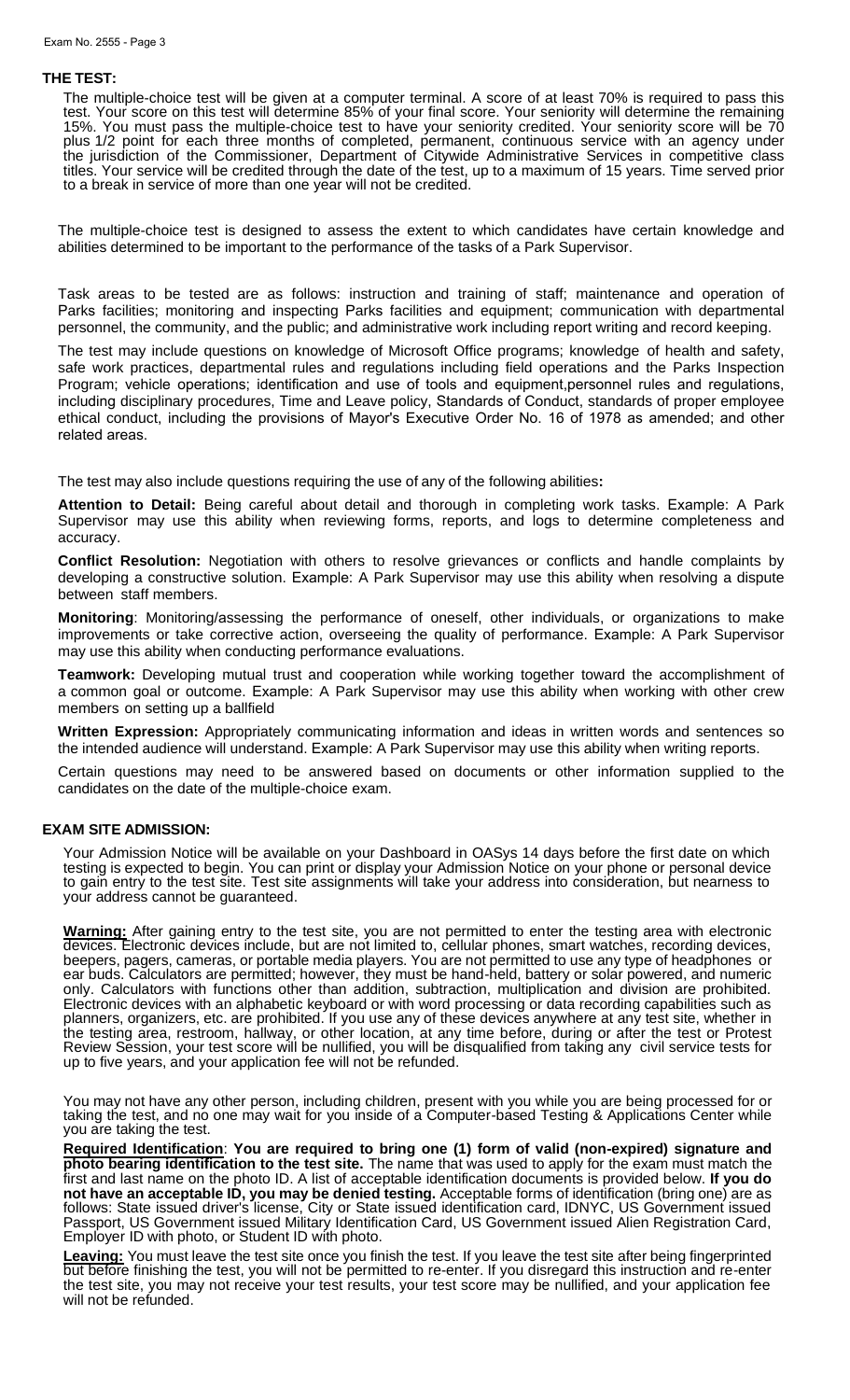#### **CHANGE OF MAILING ADDRESS, EMAIL ADDRESS, AND/OR TELEPHONE NUMBER:**

It is critical that you promptly notify DCAS of any change to your mailing address, email address and/or phone number. If we do not have your correct mailing address, email address and/or phone number, you will not receive information about your exam(s), consideration for appointment and/or important information that may require a response by a specified deadline. If you need to update your Mailing Address, Email Address, and/or Telephone Number, read below:

- City Employees update this information in NYCAPS Employee Self-Service (ESS) at *[www.nyc.gov/ess](http://www.nyc.gov/ess)*
- All Others update this information on your Profile page in the Online Application System (OASys) by logging into your OASys account and navigating to your Dashboard, then your Profile tab at *[www.nyc.gov/examsforjobs](http://www.nyc.gov/examsforjobs)*
- Submit a written request by email at *[OASys@dcas.nyc.gov](mailto:OASys@dcas.nyc.gov)*, by fax (646) 500-7190, or by regular mail: DCAS, 1 Centre Street, 14th Floor, New York, NY 10007. Your written request must include your full name, social security number, exam title(s), exam number(s), previous mailing and/or email address, and your new mailing and/or email address, and/or new telephone number.

# **CHANGE OF NAME AND/OR SOCIAL SECURITY NUMBER:**

Use the Data Correction Form and follow all instructions for changing your name and/or social security number with DCAS. The following link will provide you with the DCAS Data Correction Form: *https://www1.nyc.gov/assets/dcas/downloads/pdf/employment/dp148a.pdf.*

#### **THE TEST RESULTS:**

If you pass the multiple-choice test and are marked eligible, your name will be placed in final score order on an eligible list, you will be given a list number and you will be notified by email of your test results. The eligible list determines the order by which candidates will be considered for promotion. If you meet all requirements and conditions, you will be considered for promotion if your name is reached on the eligible list. Once a list has been established, it will typically remain active for four years. To learn more about the civil service system go to: *https://www1.nyc.gov/site/dcas/employment/civil-service-system.page*.

If you believe that your test part was rated incorrectly, you may submit an appeal of your score to DCAS, Committee on Manifest Errors, through the Online Application System (OASys). Your appeal must give specific reasons why your score should be higher. Your appeal may result in a higher or lower rating.

To access the appeal portal of OASys, please log into your OASys account at *[www.nyc.gov/examsforjobs](http://www.nyc.gov/examsforjobs)* and use the following steps:

- 1. Navigate to the Dashboard for the Appeals tab.
- 2. Click the NEW APPEAL button to create and submit your appeal.
- 3. Select the exam from the Exam drop-down list, and
- 4. Select the exam part from the Exam Part drop-down list.
- 5. Select the reason for your appeal from the Appeal Reason drop-down list (if applicable).
- 6. Enter the details of your appeal by providing specific reasons why your score should be higher.

Note: You may attach up to 5 documents to support your appeal by using the attachment functionality.

#### **SPECIAL ARRANGEMENTS:**

#### **Late Filing:**

Consult **your agency's personnel office** to determine the procedure for filing a late application if you meet one or more of the following conditions:

- 1. You are absent from work for at least one-half of the application period and cannot apply for reasons such as vacation, sick leave or military duty; or
- 2. You become eligible after the above application period closed but before the date on which testing is expected to begin

#### **Make-up Test:**

You may apply for a make-up test if you cannot take the test on the regular test date(s) for any of the following reasons:

- 1. compulsory attendance before a public body;
- 2. on-the-job injury or illness caused by municipal employment where you are an officer or employee of the City;
- 3. absence from the test within one week after the death of a spouse, domestic partner, parent, sibling, child or child of a domestic partner where you are an officer or employee of the City;
- 4. absence due to ordered military duty;
- 5. a clear error for which the Department of Citywide Administrative Services or the examining agency is responsible; or
- 6. a temporary disability, pregnancy-related, or child-birth-related condition preventing you from taking the test.

To request a make-up test, contact Administration, Customer, and Exam Support by mail at 1 Centre Street, 14th Floor, New York, NY 10007, or by email at *[testingaccommodations@dcas.nyc.gov](mailto:testingaccommodations@dcas.nyc.gov)*, as soon as possible, and include documentation of the special circumstances that caused you to miss your test.